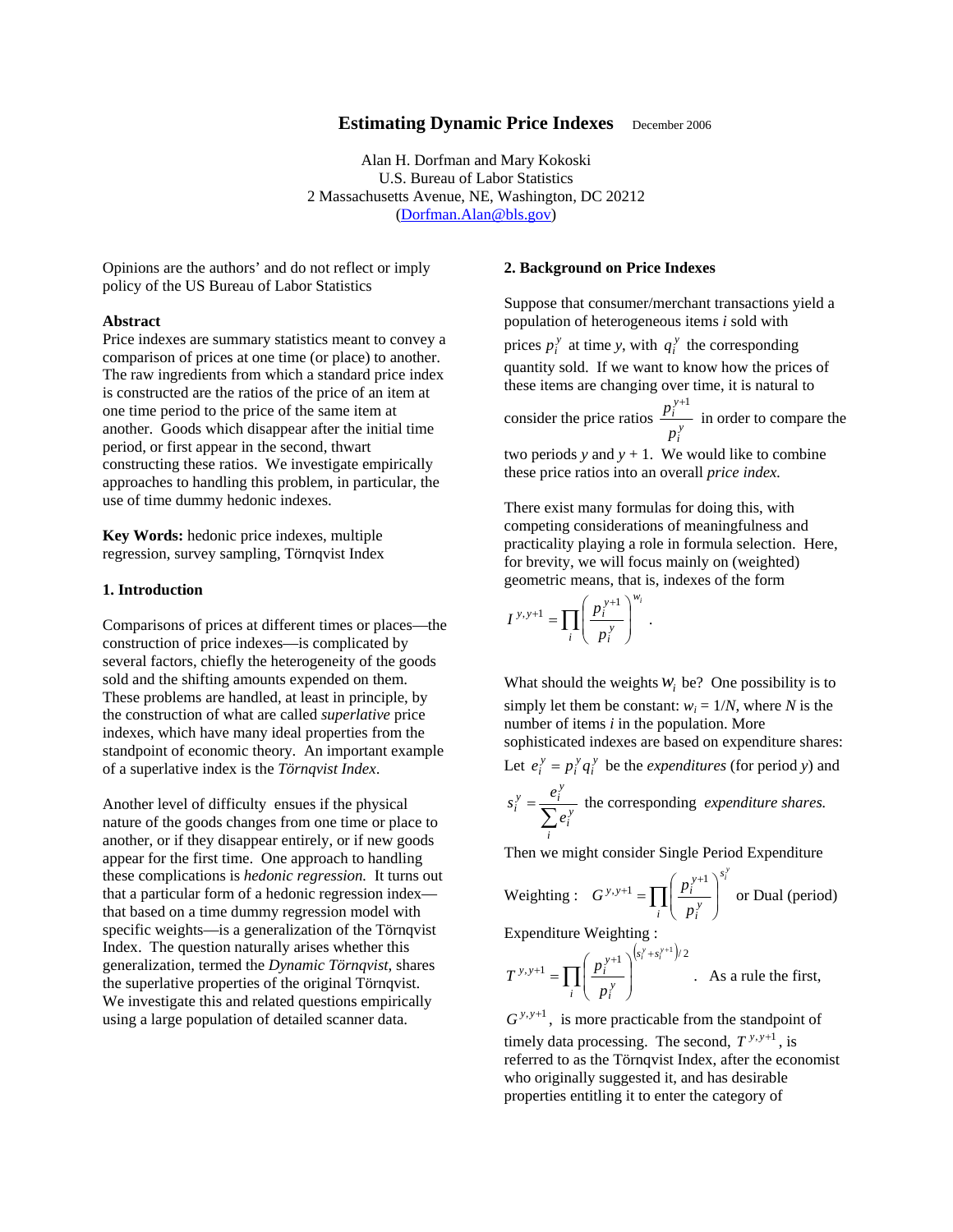*Superlative Price Indexes* (Diewert 1976). Thus the Törnqvist Index can be taken as a gold standard of price indexes. (There are others that also qualify. The superlative indexes typically differ from each other only minutely in the numerical results they yield.)

It is generally regarded as impossible to collect data on *all* the items in the population of transactions. With some exceptions, what governments call *indexes* are really *index estimators* based on a *sample*. For example, if we select sample *s* by probability proportional to size sampling, with size measure *wi*,

then the *index estimator* 
$$
\hat{I}^{y,y+1} = \prod_{i \in s} \left( \frac{p_i^{y+1}}{p_i^y} \right)^{1/n}
$$
 (*n* the

sample size)

is approximately design unbiased for

$$
I^{y,y+1}=\prod_i\left(\frac{p_i^{y+1}}{p_i^y}\right)^{w_i}\,.
$$

In what follows we shall be interested in both indexes and index estimators.

#### 3. **The Problem of non-matched items**

 The above definitions of price index rely on being able to match up transactions from one period to the other. This assumes each item is sold in both periods. Suppose there are items *i* which are available at time *y*

(for which we get prices  $p_i^y$ ) but which then *disappear*, that is, the items are not available and therefore have no prices at the succeeding time  $y + 1$ . Or suppose there are *new* items for which there are prices  $p_i^{y+1}$  at time  $y + 1$ , but no prices at time *y*. In these cases, it is impossible to form the price ratios *y i y i p*  $p_i^{y+1}$  on which the indexes *G*, *T* are based. (See

figure 1)



How then to define a price index?

One approach, not discussed in this paper, but common where there are but few missing items, is the imputation of prices, using, for example, hedonic

regression in a manner different from, although connected to, that described below. For example, Liegey (1994), describes the use of hedonic regression for quality adjustment in the U.S. CPI.

There are at least three other possibilities:

1. *Matched goods approach.* We construct the index based on the Overlap, the set of *continuing* items, for which the price ratios can be calculated. There are two problems with this:

(a) these goods may be intrinsically different from the disappearing and new goods, so that the resulting index is somehow a distortion;

(b) there may be *no* overlap. This is unlikely in the ordinary *time-based* indexes which we have emphasized so far. But there is often considerable interest in constructing *across area* indexes, indexes that compare prices in one place to those in another. Price economists often regard as distinct items sold in different outlets. (Cheerios sold in a convenience store may not be in all respects the same as "the same box" of Cheerios sold in a superstore. If so, then items in the two areas are by definition distinct.) We are then stuck with a situation such as in Figure 2.



**Figure 2.** 

2. *Unit value approach.* Group similar items, get average price ("unit value") for each group, use ratio of average prices as raw ingredients for indexes. Thus instead of price relatives of items, we build the index from price relatives of an item-group:

$$
\frac{\overline{p}_{g}^{y+1}}{\overline{p}_{g}^{y}} = \frac{\sum_{i' \in g} p_{i'}^{y+1} q_{i'}^{y+1} / \sum_{i' \in g} q_{i'}^{y+1}}{\sum_{i' \in g} p_{i''}^{y+1} q_{i''}^{y+1} / \sum_{i'' \in g} q_{i''}^{y+1}}.
$$
 The items *i'* in the

numerator need not be the same as the items *i''* in the denominator. The  $\overline{p}_g^y$  are the "unit values of item-

group *g*". Then the index is given by

$$
G_{uvb}^{y,y+1} = \prod_g \left( \frac{\overline{P}_g^{\,y+1}}{\overline{P}_g^{\,y}} \right)^{w_g} \ .
$$

The problems are: (a) we may be averaging prices of dissimilar items for which could expect price trends to differ, and (b) the formula for the unit value requires explicit measures of quantity. From a practical standpoint, getting quantity measurements is often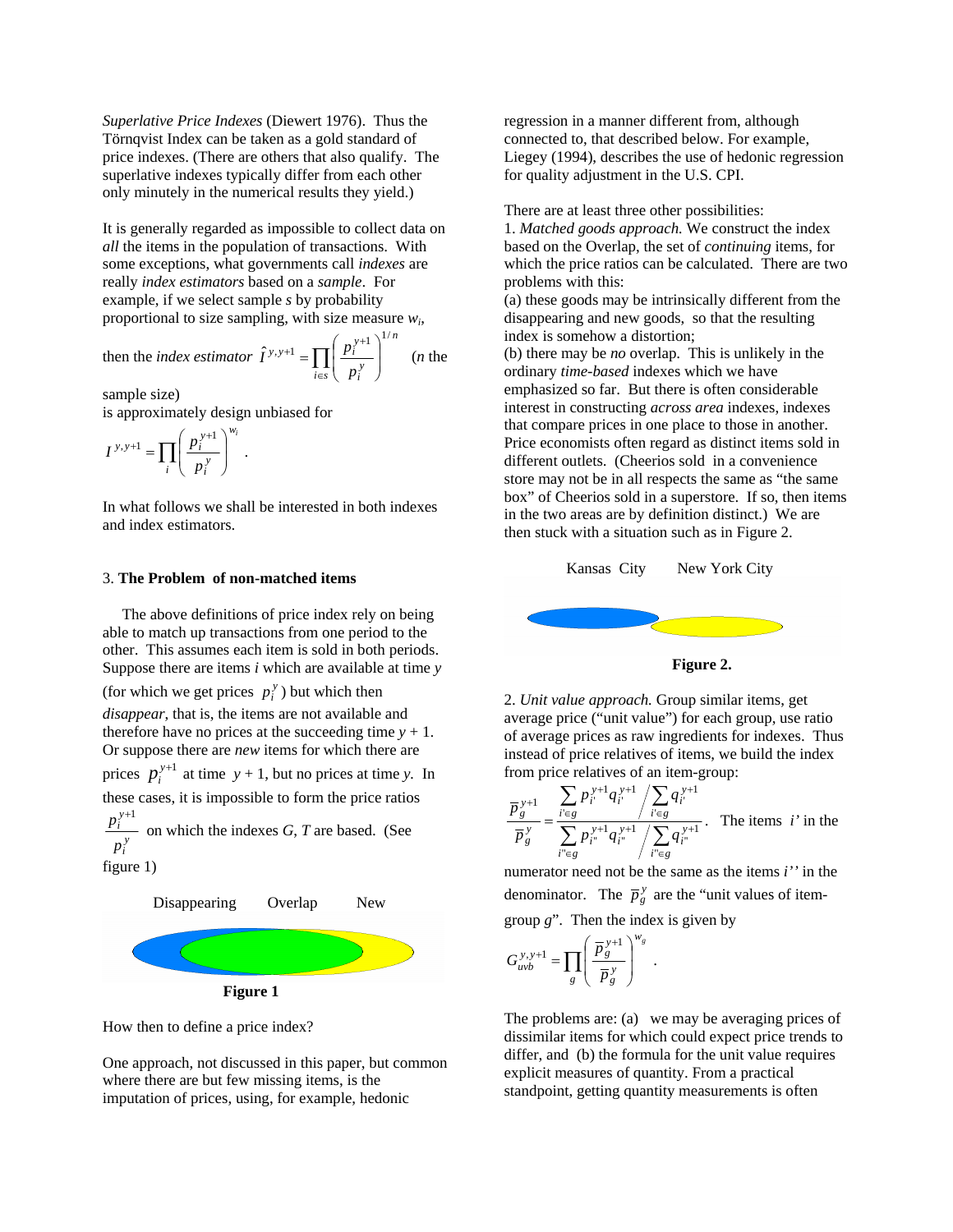difficult and it turns out to be easier in practice to get, or at least estimate, expenditures.)

3. *Hedonic regression indexes.* This is a major departure from the above approaches. Items are regarded as composed of priceable attributes and item prices can, therefore, be disaggregated into component prices of item attributes. These implicit prices cannot be directly observed, and thus are estimated by statistical regression techniques. It is assumed that the attributes have a kind of permanence across time (or space) that the items themselves may lack. Economic theory does not prescribe the form of the statistical regression used to derive the implicit prices of characteristics, and a variety of approaches exist (Triplett 1987). One promising approach is to use the *time dummy regression model*

$$
\log(p_i^{y^*}) = \alpha + \gamma I(y^*) + \sum_j \beta^{(j)} x_{ij} + e_i , (1)
$$

where the  $x_{ii}$  are quantitative or categorical variables reflecting properties of the item sold

The coefficients  $\beta^{(j)}$  are assumed constant across time

$$
I(y^*)
$$
 is a "time-indicator",  $I(y^*) = \begin{cases} 1, & y^* = y + 1 \\ 0, & y^* = y \end{cases}$ .

Of major interest is the parameter  $\gamma$ , which reflects changes across time.

A *hedonic price index* is then given by

$$
H^{y,y+1} = \exp(\hat{y}),
$$

where  $\hat{\gamma}$  is obtained from fitting the regression model (1).. This appears very different from the formulas for *G*, *T.* The following result, described by De Haan, and which we put in the form of a theorem, is therefore rather surprising.

*De Haan's Theorem* (2003) In the case of *full overlap*  (no new, no disappearing items), if the hedonic regression model (1) is fitted using weights  $w_i$ , then

$$
H^{y,y+1} = I^{y,y+1} = \prod_i \left(\frac{p_i^{y+1}}{p_i^y}\right)^{w_i} \, .
$$

In particular, with the "superlative weights"

$$
w_i = \left(s_i^{\,y} + s_i^{\,y+1}\right)/\,2\,,\tag{1}
$$

we have  $H^{y, y+1} = T^{y, y+1}$ , and the hedonic index is a superlative index *ipso facto*. An earlier constant weighted version of this theorem is found in Triplett (2001).

What is especially astonishing is that the equality holds regardless of the details of the (time dummy) regression model employed! The model could have many or few parameters, so that quantities like  $R^2$ , the

variance of  $\hat{\gamma}$ , could differ across models fitted, but the index value would be unchanged.

Now we can (in principle) use the superlative weights where there is partial overlap (or even *no* overlap), letting  $s_i^{y+1} = 0$  for disappearing goods, and  $s_i^y = 0$ for new goods. The resulting hedonic index has been termed a *Dynamic Törnqvist Index* (Dalen, 2001). There is this difference from the full overlap case: For such "incomplete" populations, the model matters. The index can vary depending on the attributes represented

Should the resulting hedonic index still be regarded as superlative? That is, is a *dynamic* Törnqvist superlative the way the standard Törnqvist is? Superlative indexes are defined in the context of matching items. In the present context of nonmatching items, we take an indirect pragmatic approach, classifying dynamic indexes as "quasisuperlative" when they meet a minimal condition, described in Section 4.

If we take a probability approach to sampling and sample  $pps(w_i)$ , and construct a hedonic index through unweighted regression (OLS), the result will be an index estimating the corresponding population dynamic Törnqvist*.* 

### **4**. **The Dynamic Törnqvist**

in the model.

Since in the case of a full overlap population, the Törnqvist is known to be a superlative index, we begin to get a handle on the behavior of the dynamic Törnqvist, i.e. the hedonic index with weights (1), by considering the following scenario:

Suppose a population *P* of *N* items where prices and expenditures, both time periods, are known for all items. Thus the traditional Törnqvist (or equivalently a dummy model hedonic index with weights  $(1)$ ) – the gold standard – is calculable. Note that for this population there would be  $Q = 2N$  prices, one each period, for each of the *N* items. Now, for some fixed  $M < Q$ , take at random different versions of subpopulations (from the point of view of the large population these will actually be very large random samples), some with complete overlap, some with partial or no overlap, all having *M* prices. Thus a complete overlap sub-population will contain *M/*2 items, the complete non-overlap *M* items, and the partial overlap something in between. From the point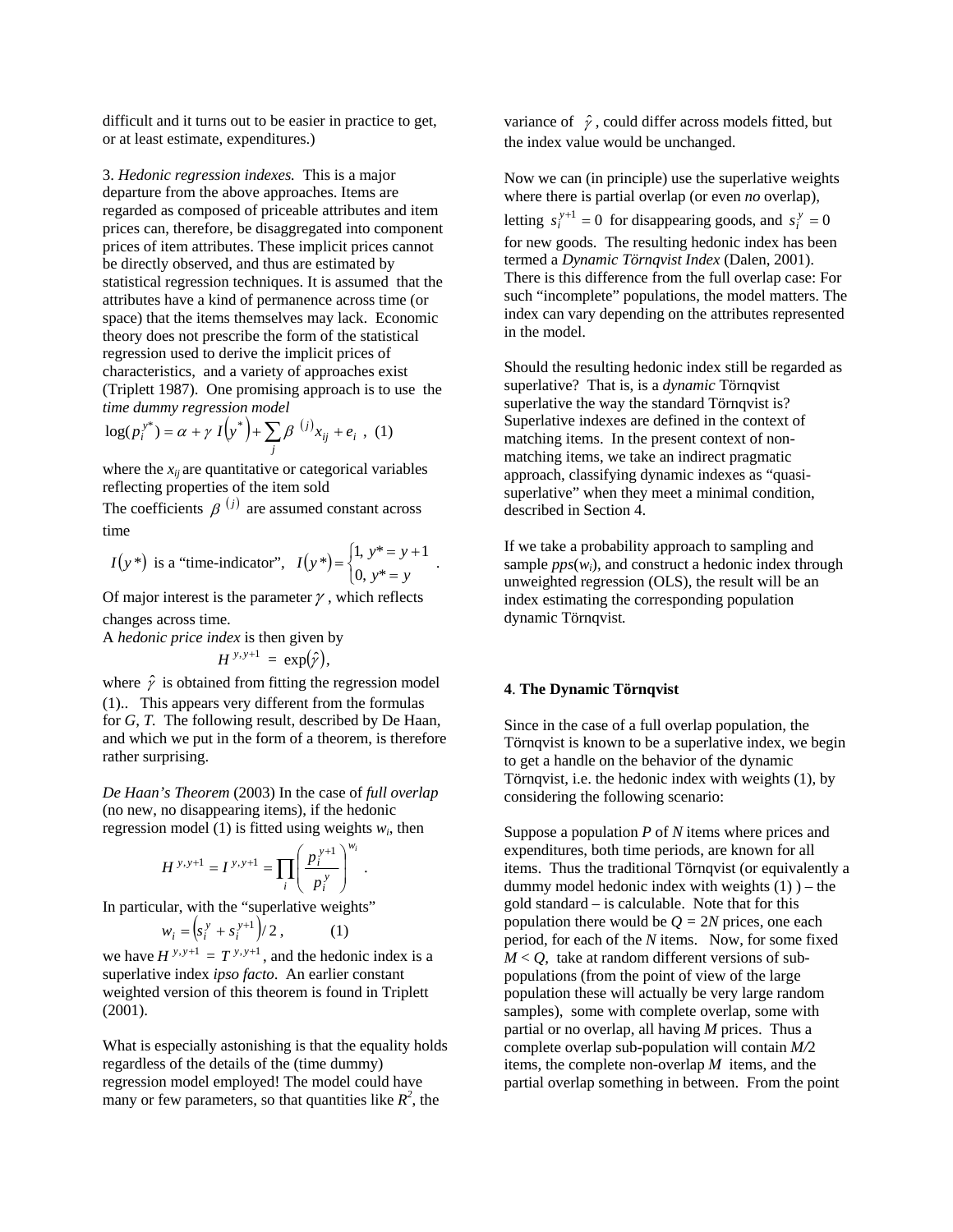of view of prices contributing to index calculation, all will contain the same amount of data.

If a given index (in particular, a Dynamic Törnqvist, that is, a hedonic index with specified regression model) using a given amount of data (*M* prices) in the incomplete overlap case, approximates the full *N*  population Törnqvist as well as the full overlap Törnqvist which also relies on *M* prices, then we call that index *quasi-superlative*. We then ask: is the Dynamic Törnqvist quasi-superlative?

This leads to the following questions, which we have investigated empirically:

How do the dynamic Törnqvist indexes for the sub-populations compare to the full population Törnqvist, under various conditions of overlap?

How much effect on hedonic indexes do different models have in the cases of incomplete overlap?

How close to full population Törnqvist are the hedonic indexes compared to matched model or unit value approaches?

How do various versions of sample-based index estimators do, when we sample according to some probability scheme from the sub-populations.?

### **5. A Simulation Study**

We performed a simulation study using Cereal Scanner Data, for which 6 time periods of prices and quantities were available, that is five pairs of periods. For a full description, see Dorfman, et al.( 2006). For each item, there are a number of attributes, which can be translated into variables in a regression model:

A. *base information*:

- (a) area where it was purchased,
- (b) the supermarket chain,
- (c) the manufacturer

B. *strata information* : there were ten *strata* of cereals. These were reflective of long term price trends, and grouped into broad natural divisions corresponding to type of cereal–hot, cold, fruity, or sweet.

This leads to the three regression models being considered in our study: (i) just the basic information in A – notated in tabulations as "basic", (ii) just the stratification on cereal types in  $B -$  "strat", and (iii) a full model using the regressors in both A and  $B -$ "basic+strat".

There were different amounts of price data actually available for each of the five (matched) pair of time periods. To keep things uniform, for each pair of time periods, we randomly selected 200 "full populations"

having  $N = 12000$  items, hence  $2N = 24000$  price measurements. From each of these, three subpopulations were randomly selected, each having the same number (12000) of price (and quantity) measurements, namely: (a) the "half population" having  $M/2 = 6000$  items with complete matching, (b) the "overlap population" with 8000 items, of which 4000 overlap, 2000 are new, and 2000 disappear, and (c) the "separate population", with  $M = 12000$  items, 6000 old, 6000 new (this situation would parallel the usual spatial index situation; see above.)

Additionally, from these we took samples of size  $n =$ 200, sampling  $pps(w_i)$ , with  $w_i = \left( s_i^y + s_i^{y+1} \right) / 2$  on any overlap,  $w_i = s_i^y / 2$  on any disappearing goods, and  $w_i = s_i^{y+1} / 2$  on new goods. Of primary interest is measuring the extent to which indexes and index estimators differ from the gold standard Törnqvist. Our main measure of this difference was the empirical root mean square error (*rmse*)

$$
r = \sqrt{\frac{\sum_{k} (I_{k,subpop}^{y, y+1} - T_{k,full}^{y, y+1})^2}{200}}
$$
. We also considered the  
empirical bias 
$$
b = \frac{\sum_{k} (I_{k,subpop}^{y, y+1} - T_{k,full}^{y, y+1})}{200}
$$
.

#### **6. Results**

Results (multiplied by a thousand) at the population level are given in Tables  $1 - 2$ . For each pair of years, within each sub-population, the minimum *rmse* is noted in red and likewise for the (absolute value of) the bias. Instances where an index for the overlap or separate sub-populations does better than the halfpopulation index are italicized. A similar notation is used in Tables 3 and 4 for sample estimates; in this case the comparison is to the half-population geomean.

It is clear that the largest differences in *rmse* depend on the *amount of overlap* in populations: the greater the overlap, the smaller the difference between the subpopulation indexes and the full population Törnqvist. In particular, none of the overlap indexes has smaller *rmse* than the half-population Törnqvist, and the separate population indexes do even worse.

 Differences among the within sub-population indexes are not nearly so pronounced. There are no clear winners among competing models/indexes*.* Usually, but not in every instance, a hedonic index does better than the index using just matched items. The full basic + strat model seems to have a slight edge over less full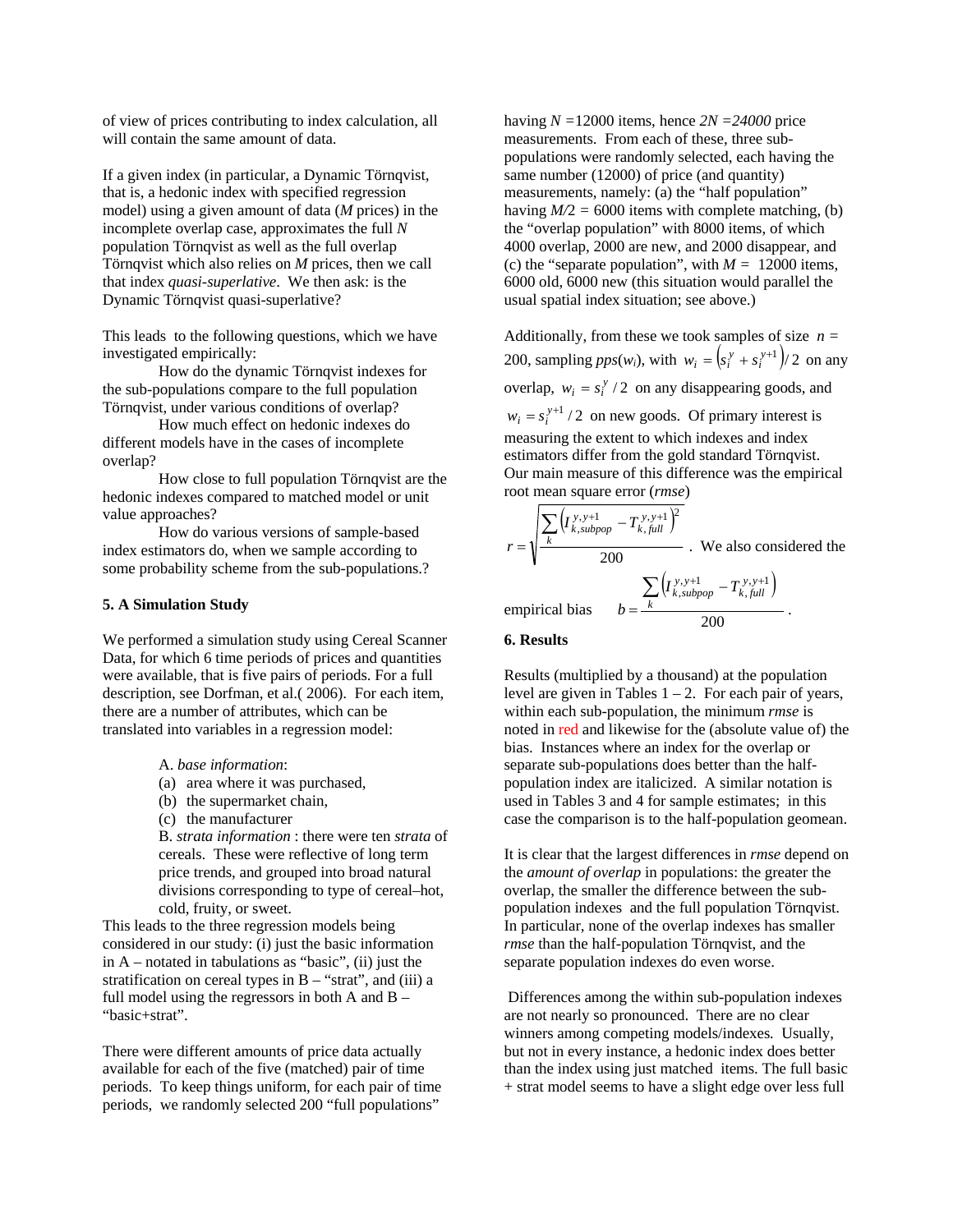regression models The unit value based (uvb) is not usually as good as the other indexes.

Results are a bit less sharp for biases (Table 2). We regard the *rmse* as the more important indicator*.* 

The *rmse* situation under sampling (Table 3) is not so sharp as at the population level. In the year-pairs 95- 96 and 98-99, the hedonic indexes for samples from the overlap population actually do better than the geomean estimator in samples from the half population. Sometimes, in the overlap population, the matched model index is appreciably better than the hedonic indexes, sometimes the reverse.

In all instances the samples from the separate populations yield worse *rmse* than those from the halfpopulation. In the separate population, there are instances where fairly large differences arise between hedonic indexes based on different models, but these differences fade under sampling. Also, things are less clear cut with respect to bias.

## **7. Discussion**

The differences in *rmse* between, on the one hand, the Dynamic Törnqvist Indexes, that is, the Hedonic Indexes, in the Overlap and Separate Populations, and, on the other, the standard Törnqvist in the Half Population, inclines us to think of these as quite distinct. If, in this rather simple situation, they fall short, then the hedonic indexes under sizable nonoverlap do not qualify as quasi-superlative*.* Since the name "Törnqvist" is is associated with "superlative", we are inclined to think that the name "Dynamic Törnqvist" is a misnomer. They might be the best we can do, given the data, but the main point might be to seek to improve the data. For example, some careful matching of items in across-area indexes (the separate case) might be the best support of a sound index.

The sampling that was done in this study was rather simple-minded: the segments "matching", "disappearing", and "new" were taken as given and within each sampling was done according to expenditure share. Expanding this work to determine the consequences of a more realistic sampling scheme would be desirable.

### **References**

- Dalen, J. (2001) "Statistical targets for Price Indexes in Dynamic Universes", International Working Group on Price Indexes, Sixth Meeting
- de Haan, J. (2003) "Direct and Indirect Time Dummy Approaches to Hedonic Price Measurement",

International Working Group on Price Indexes, Seventh Meeting.

- Diewert, W.E. (1976) "Exact and Superlative Index Numbers", *Journal of Econometrics* (May 1976), 115-145
- Dorfman, A.H., Lent, J., Leaver, S.G. and Wegman, E. (2006), "On Sample Survey Designs for Consumer Price Indexes", *Survey Methodology*, to appear.
- Liegey, P. (1994) "Apparel Price indexes: Effects of Hedonic Adjustment", *Monthly Labor Review,*  (May, 1994), 38-45.
- Triplett, J. E. (1987), "Hedonic functions and hedonic indexes," in Eatwell,J., M. Milgate, and P. Newman (eds.) *New Palgrave Dictionary of Economics*, vol. 2, 630-634.
- Triplett, J.E. (2001), Handbook on Quality Adjustment of Price Indexes for Information and Communication Technology Products (draft), OECD, Paris.

.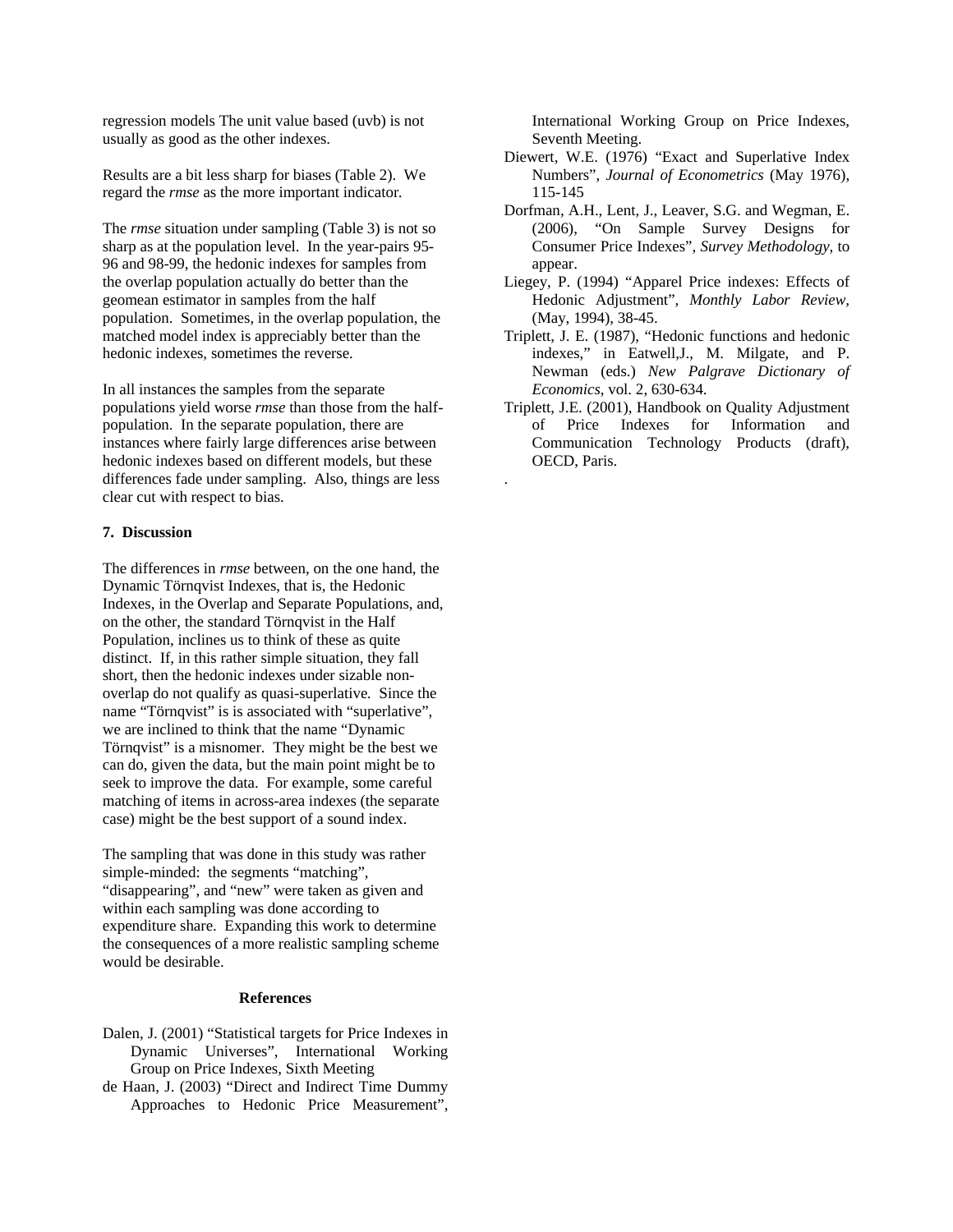**Table 1.** *rmse***, three sub-populations 95-96 96-97 97-98 98-99 99-00 Half 4.26 4.22 4.55 6.52 7.60 Overlap matched model 6.20 5.76 6.77 9.09 10.53 hedonic basic 5.83 8.10 5.65 8.04 9.05 " basic+strat 5.60 7.93 5.42 7.89 9.52 hedonic strat 6.36 7.92 5.80 8.00 10.09 Separate hedonic basic 16.95 29.73 11.35 12.02 14.89 " basic+strat 15.05 29.03 10.15 11.39 15.93 hedonic strat 23.31 28.33 11.14 13.13 22.80** 

| Table 2. bias, three sub-populations   |         |                         |                        |  |           |  |  |  |
|----------------------------------------|---------|-------------------------|------------------------|--|-----------|--|--|--|
|                                        |         | 95-96 96-97 97-98 98-99 |                        |  | $99 - 00$ |  |  |  |
|                                        |         |                         | Half                   |  |           |  |  |  |
|                                        | 0.69    |                         | $0.15 - 0.14 - 0.40$   |  | 1.13      |  |  |  |
|                                        |         | Overlap                 |                        |  |           |  |  |  |
| matched model                          | 1.14    |                         | $-0.12$ 0.03 0.27      |  | 0.92      |  |  |  |
| hedonic basic                          | $-2.64$ |                         | $-5.90$ $0.92$ $-1.19$ |  | 1.20      |  |  |  |
| " basic+strat                          | $-2.12$ | $-5.73$ $-0.12$ $-0.05$ |                        |  | 3.02      |  |  |  |
| hedonic strat                          | $-3.64$ |                         | $-5.62 - 0.44 0.59$    |  | 4.39      |  |  |  |
|                                        |         | Separate                |                        |  |           |  |  |  |
| hedonic basic -14.81 -27.90 3.78 -3.17 |         |                         |                        |  | $-3.65$   |  |  |  |
| " basic+strat -12.66 -27.23 -0.86 3.87 |         |                         |                        |  | 7.87      |  |  |  |
| hedonic strat -21.71 -26.51 -2.81 4.86 |         |                         |                        |  | 17.27     |  |  |  |

|               | Table 3. rmse, samples from 3 sub-populations |                         |  |  |  |  |  |
|---------------|-----------------------------------------------|-------------------------|--|--|--|--|--|
|               | $95 - 96$                                     | 96-97 97-98 98-99 99-00 |  |  |  |  |  |
|               | half                                          |                         |  |  |  |  |  |
| geomean       | 24.43                                         | 14.86 12.09 47.95 17.80 |  |  |  |  |  |
| uvb           | 31.00                                         | 17.28 12.19 46.63 20.14 |  |  |  |  |  |
|               | overlap                                       |                         |  |  |  |  |  |
| matched model | 27.77                                         | 16.27 14.50 50.63 21.40 |  |  |  |  |  |
| uvb           | 32.39                                         | 22.44 26.53 50.52 40.39 |  |  |  |  |  |
| hedonic basic | 21.80                                         | 23.06 25.50 42.18 38.90 |  |  |  |  |  |
| "basic+strat  | 21.63                                         | 22.28 24.50 41.37 36.92 |  |  |  |  |  |
| hedonic strat | 22.35                                         | 22.36 24.53 43.21 36.93 |  |  |  |  |  |
|               | separate                                      |                         |  |  |  |  |  |
| uvb           | 40.19                                         | 41.85 51.89 69.50 46.53 |  |  |  |  |  |
| hedonic basic | 42.74                                         | 51.99 54.24 62.08 55.84 |  |  |  |  |  |
| "basic+strat  | 39.48                                         | 48.25 50.40 61.19 46.78 |  |  |  |  |  |
| hedonic strat | 37.27                                         | 43.97 47.19 62.94 49.10 |  |  |  |  |  |